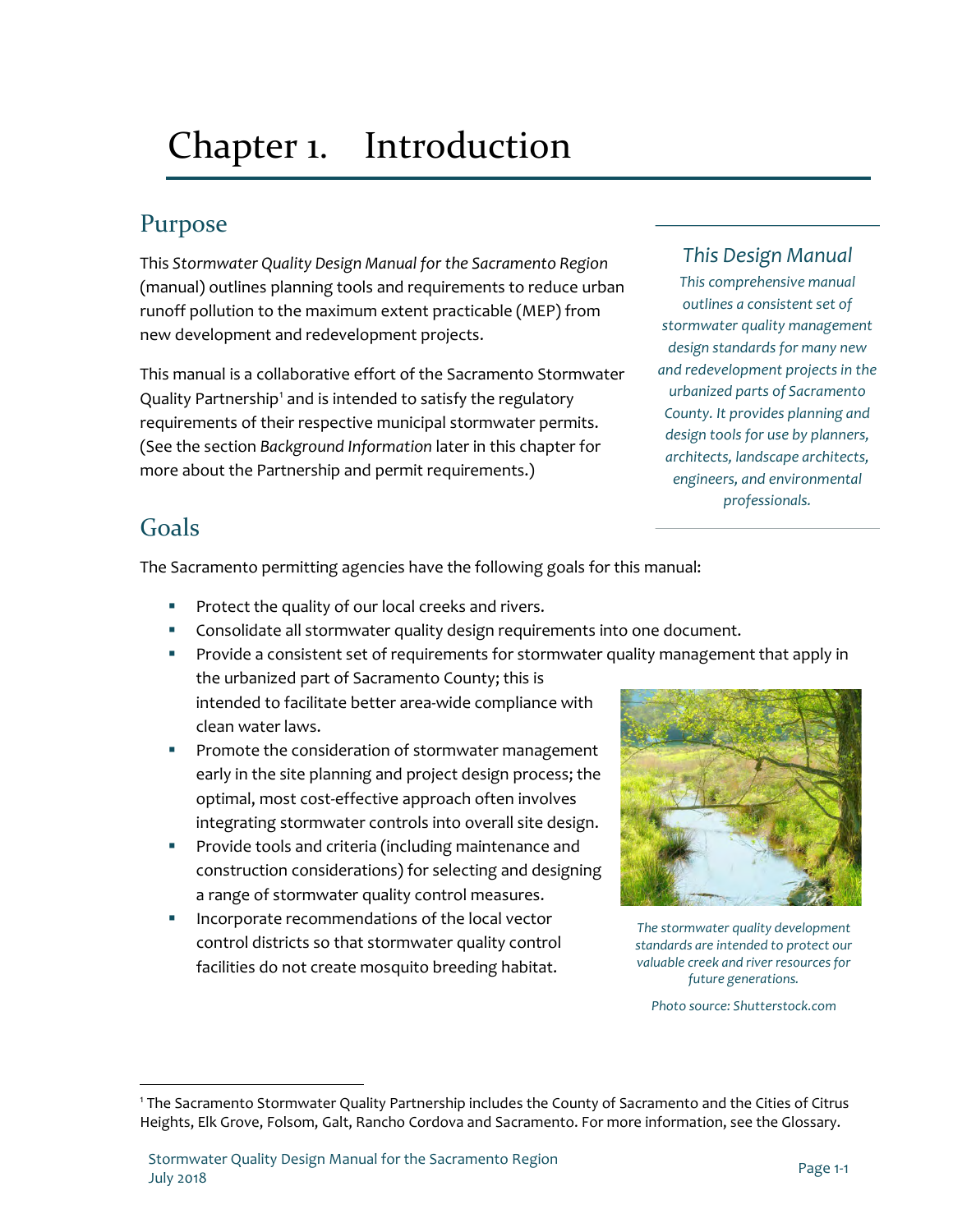# <span id="page-1-0"></span>Background Information

Under the federal Clean Water Act, stormwater discharges are regulated through National Pollutant Discharge Elimination System (NPDES) Municipal Stormwater Permits. In California, the State Water Board and its nine Regional Boards oversee implementation of the Clean Water Act, and the Central Valley Regional Water Quality Board (Regional Board) issues and enforces NPDES stormwater permits and the State water quality law, Porter – Cologne, within the Central Valley. Phase I NPDES permits have been issued to municipalities with a population greater than 100,000 (and certain industries and construction projects) since 1990. The Regional Board began issuing Phase II NPDES general permits to smaller municipalities in 2003. Municipal stormwater permits require municipalities to regulate and manage the quality of urban runoff throughout their jurisdictions, including runoff from new development and significant redevelopment projects.

#### Sacramento Areawide Stormwater Permit Requirements

The Sacramento Areawide NPDES Municipal Stormwater Permit is a Phase I permit and applies to the County of Sacramento along with the Cities of Citrus Heights, Elk Grove, Folsom, Galt, Rancho Cordova and Sacramento. Originally issued in 1990, the Sacramento stormwater permit has been reissued several times. The most recent permit (NPDES Permit No. CAS082597) was adopted in December 2002, reissued in September 2008, and reissued again in April 2015. The Central Valley Water Board replaced it with a Region-wide MS4 Permit in June 2016. The Permittees function independently on many tasks, including reviewing, processing and permitting plans for new development and redevelopment in their respective jurisdictions. However, they work together on other tasks and projects, such as the creation of this manual. This manual is an outgrowth of prior steps taken to comply with the municipal stormwater permit.

The Permittees (collectively referred to as the Sacramento Stormwater Quality Partnership, or Partnership) began conditioning development projects in Sacramento County to include stormwater

quality control measures in the mid 1990's. The City and County of Sacramento published the *Guidance Manual for On-Site Stormwater Quality Control Measures* in January 2000; that document was widely referenced by all the Permittees and has since been replaced by this manual.

*This manual is the second edition of the Stormwater Quality Design Manual for the Sacramento Region, replacing the May 2007 version.*

In July 2003, the Permittees published their Stormwater Quality Improvement Plans, which described their comprehensive program to

comply with their municipal stormwater permit and reduce pollutants in urban runoff to the maximum extent practicable. The New Development program element of the plans called for an assessment of existing development standards and amendment/adoption of new standards as needed to better address the permit. (As used here, the term "development standards" collectively refers to the policies, ordinances, codes and design standards established and enforced by each of the permitting agencies.)

In December 2003, the Partnership submitted a Development Standards Plan (DSP) to the Regional Board; the DSP assessed the existing development standards (as of 2003) and proposed actions that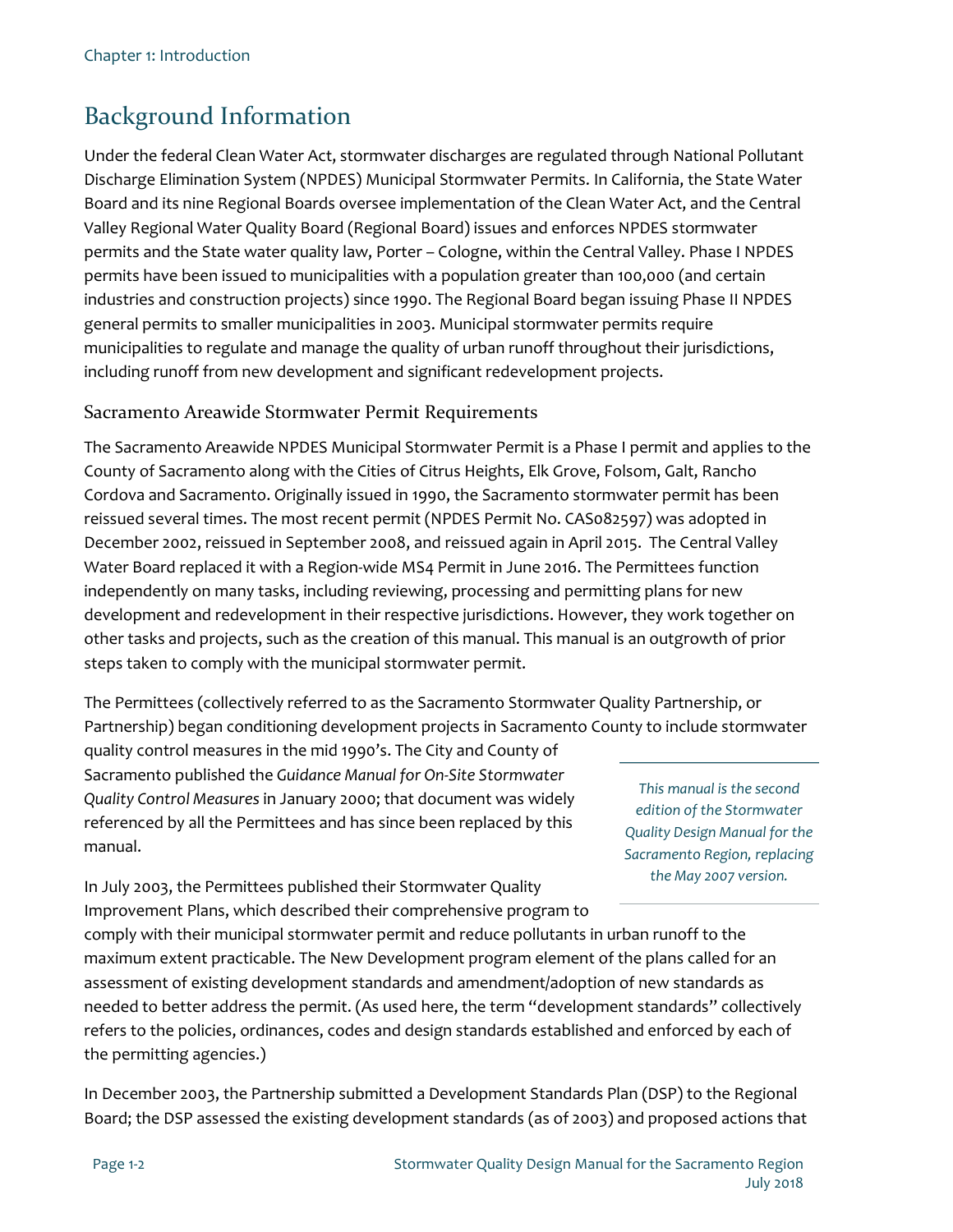would be taken to amend the standards within one year of approval of the DSP. The Regional Board officially approved the DSP on May 18, 2005 and gave the Permittees until May 18, 2006 to complete the process of amending/adopting new standards. According to the municipal stormwater permit, the Permittees had until May 18, 2007 to publish technical design guidelines to help the development community understand and implement the new standards. The required technical guidance was initially developed in the 2007 version of this manual. The 2018 version of the manual expands upon the 2007 version to address more prescriptive LID requirements, new hydromodification management requirements, and full capture trash requirements, as required in the 2016 MS4 General Permit.

The DSP affected the types of projects subject to this manual. The Sacramento municipal stormwater permit specifies different categories of new development and redevelopment projects that are subject to development standards related to stormwater quality management. Some of the categories and corresponding thresholds specified in the stormwater permit were effectively modified when the Regional Board approved the DSP in May 2005. Those changes are reflected in this manual [\(Table 1-2,](#page-5-0) [Table 3-2](#page--1-0) and Table 3-3).

#### Agency Collaboration in Developing this Manual

This manual is the result of a collaborative planning effort by a steering committee comprised of managers and staff from the following agencies:

- County of Sacramento, Department of Water Resources
- **EXECT:** City of Rancho Cordova, Department of Public Works
- **EXECT:** City of Sacramento, Department of Utilities
- City of Citrus Heights, General Services Department, Engineering Division
- **EXECT:** City of Elk Grove, Department of Development Services/Public Works
- **EXECT:** City of Folsom, Department of Public Works
- **EXECT:** City of Galt, Department of Public Works

In addition, the local vector control districts were consulted, since several types of stormwater quality control measures could have the potential to support mosquito breeding habitat, if not properly designed, constructed and maintained. Other contributors included local sanitation districts, fire departments and districts and solid waste interests.

## Using the Manual

#### Intended Audience

This manual is primarily intended for people involved in the design or review/approval of development projects[. Table 1-1](#page-4-0) lists the different professionals who typically should be involved at each phase of a project. It is important to involve many different design professionals early in the planning process when the initial site layout is determined. It is equally important that those involved in site planning and design work collaboratively throughout the site design process; that way,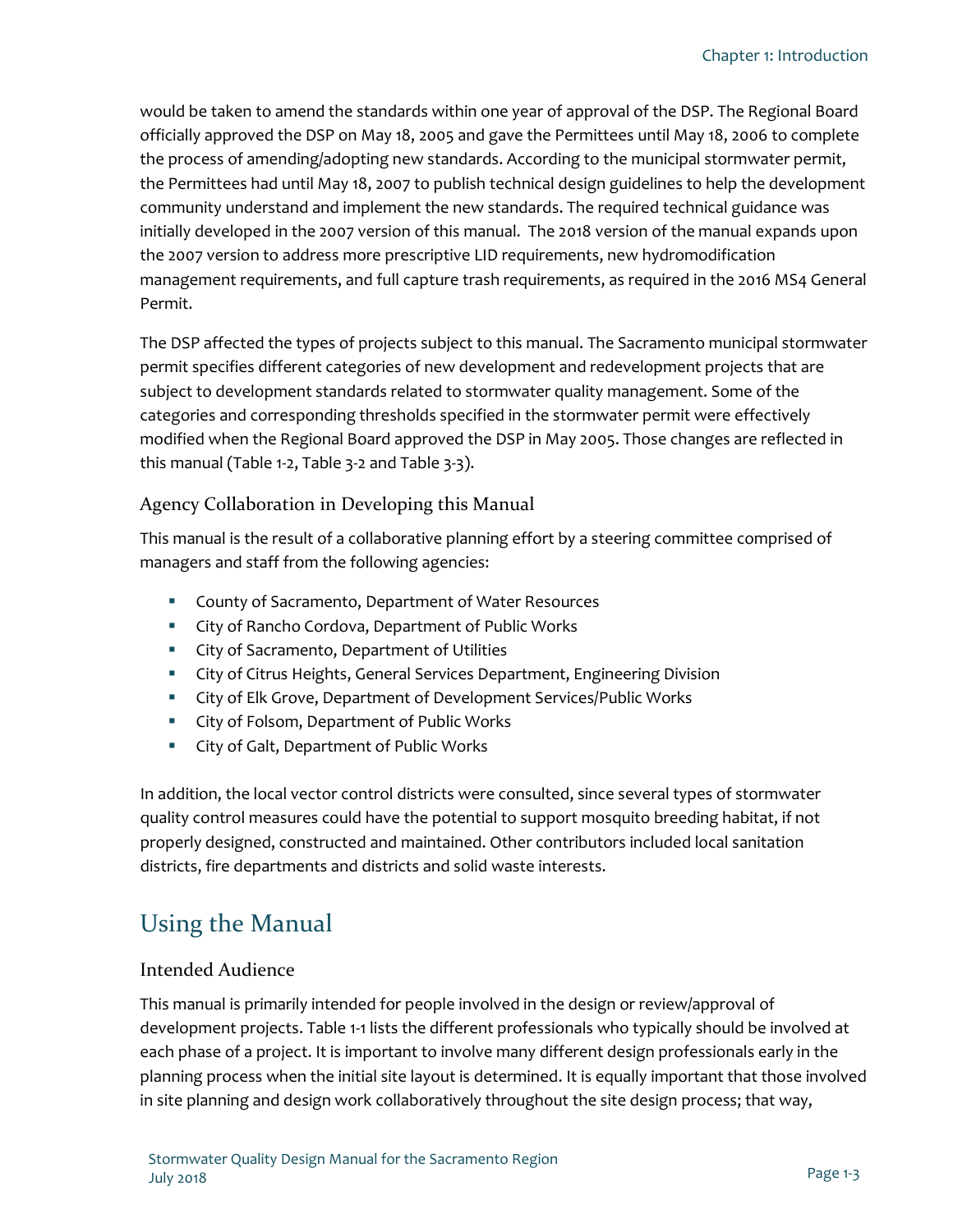stormwater quality features can be optimally integrated into the site and project design. Benefits of the collaborative team approach and strategies for involving everyone throughout the process are discussed more in [Chapter 2,](#page--1-1) **Integrated Approach to Stormwater Management**.

The manual also contains some information related to construction and maintenance of stormwater quality facilities; therefore, it may be used by contractors, inspectors, property owners and others as shown in [Table 1-1.](#page-4-0)

Finally, the manual may be used by developers, elected and appointed public agency officials, environmental regulatory agencies and interested citizens.

#### Projects Covered by the Manual

[Table 1-2](#page-5-0) lists the types of projects and land uses generally addressed by this manual. If a project falls into one of those categories, see [Table 3-2](#page--1-0) and Table 3-3 (i[n Chapter 3](#page--1-1), **Steps to Managing Stormwater Quality**) to see if the project meets the size threshold that triggers the requirements and, if so, to see which specific requirements apply.

Development projects potentially subject to this manual include both new development as well as "significant redevelopment" projects. Significant redevelopment means land-disturbing activities on an already developed site. It includes but not limited to: expansion of a building footprint; replacement of a structure; replacement of impervious surface that is not part of routine maintenance activity; and land-disturbing activities related to structural or impervious surfaces.

For redevelopment projects subject to this manual, the applicable design standards apply only to the redeveloped area, and not to the entire site, except in cases where untreated drainage from the existing developed portion is allowed to enter/flow through the redeveloped portion. In such cases, any new required treatment control measures must be designed for the entire contributing drainage area. Redevelopment and infill project applicants should check with the local permitting agency at the start of project design to verify whether or not the manual requirements apply.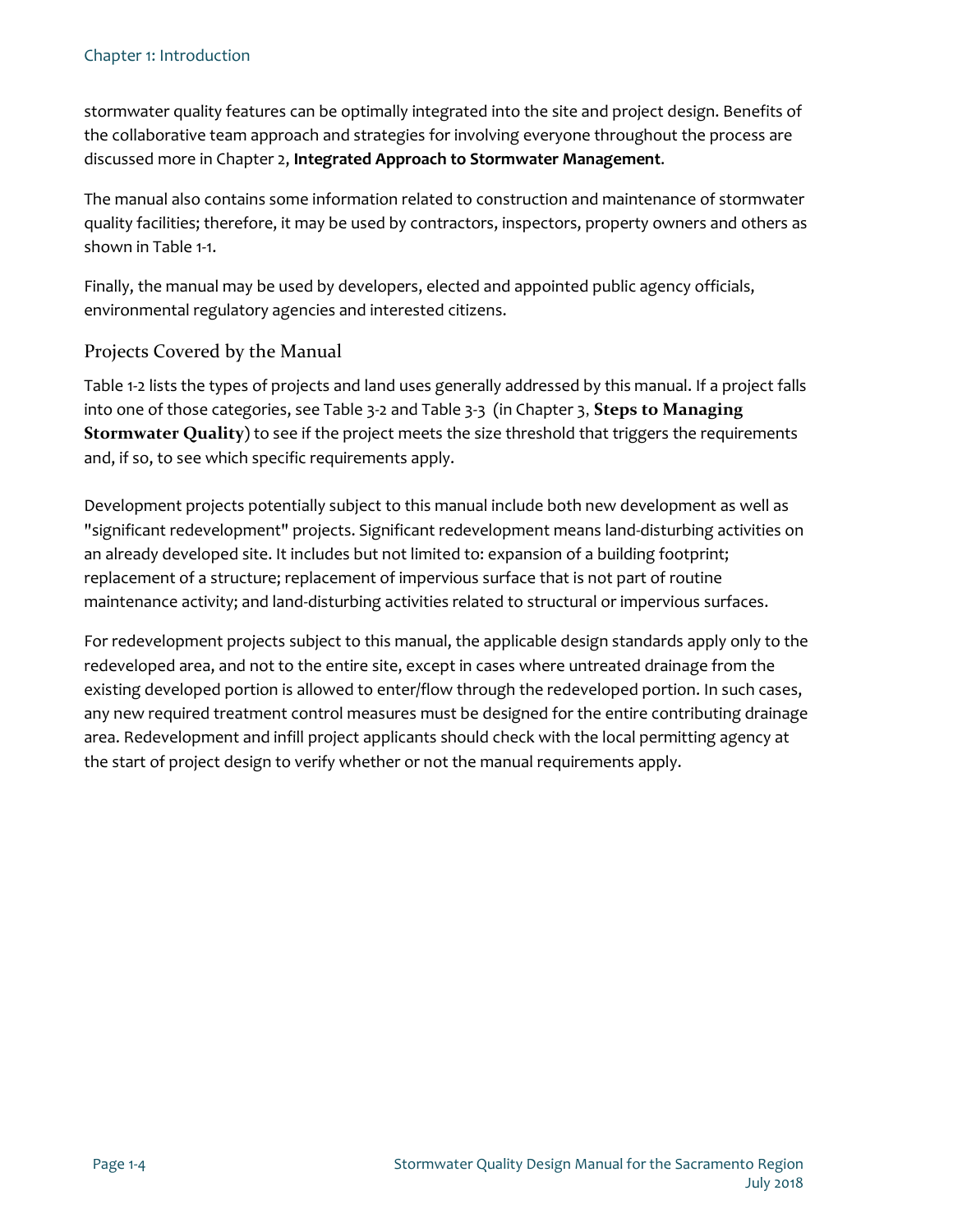| <b>Project Phase</b>                   | <b>Typical Decisions/Activities</b>                                                                                                                                                                                                                                                                                                                                                                                                                                           | <b>Professionals Involved</b>                                                                                                                                                                                                                          |
|----------------------------------------|-------------------------------------------------------------------------------------------------------------------------------------------------------------------------------------------------------------------------------------------------------------------------------------------------------------------------------------------------------------------------------------------------------------------------------------------------------------------------------|--------------------------------------------------------------------------------------------------------------------------------------------------------------------------------------------------------------------------------------------------------|
| Initial site<br>layout and<br>planning | Building and parking footprints; site access;<br>preservation/integration of existing natural resource<br>features (trees and other vegetation, creek buffers,<br>wetlands, vernal pools, open space); use of natural<br>or existing depressions for siting certain stormwater<br>quality features; identification of existing sewer and<br>drainage facilities; preliminary on-site soils testing to<br>determine which stormwater quality features will<br>work on the site | Architects; planners;<br>environmental consultants;<br>geotechnical and drainage<br>engineers; landscape architects;<br>arborists; and permitting agency<br>planning and engineering staff<br>(initial consultations and pre-<br>application meetings) |
| Site<br>improvement<br>design          | Site contouring and grading; on-site drainage and<br>connections to municipal system; other utilities<br>(sanitary sewer, water, power); pavement selection<br>for parking, roads and walkways                                                                                                                                                                                                                                                                                | Civil and other engineers;<br>landscape architects; permitting<br>agency plan review staff<br>(drainage engineers, traffic, fire,<br>etc.)                                                                                                             |
| <b>Building</b><br>design              | Final building footprint; building access; roof type<br>and materials; roof drainage/downspout system;<br>location/type water features (e.g., ponds, waterfalls,<br>fountains); location of landscaping around the<br>building (and possibly selection of vegetation<br>type/style to complement building design or provide<br>consistency with existing vegetation to be preserved<br>on site or in the surrounding area)                                                    | Architects; civil/structural,<br>geotechnical and other engineers<br>as appropriate                                                                                                                                                                    |
| Landscape<br>and irrigation<br>design  | Final selection of type of trees and other vegetation;<br>final contouring of landscaped areas; installation of<br>vegetation and bark/other ground cover materials;<br>design and installation of irrigation system;<br>construction of water features                                                                                                                                                                                                                       | Landscape architects; municipal<br>arborists; wetland<br>specialists/biologists if applicable                                                                                                                                                          |
| Construction                           | Installation of stormwater quality facilities;<br>installation of erosion and sediment control<br>measures to protect the facilities from receiving high<br>sediment loads during construction process; final<br>clean-out and preparation of stormwater facilities<br>prior to permitting agency acceptance                                                                                                                                                                  | Contractors; erosion control<br>specialists; permitting agency<br>inspectors                                                                                                                                                                           |
| Maintenance                            | Building, grounds and landscape maintenance,<br>including maintenance of vegetated stormwater<br>quality facilities (mowing, watering schedule,<br>application of fertilizers, herbicides and insecticides,<br>replacing/repairing damaged vegetation and eroded<br>areas)                                                                                                                                                                                                    | Property owners and managers;<br>maintenance and landscape<br>contractors; permitting agency<br>maintenance staff                                                                                                                                      |

#### <span id="page-4-0"></span>*Table 1-1 Applying the Design Manual to Every Phase of Development*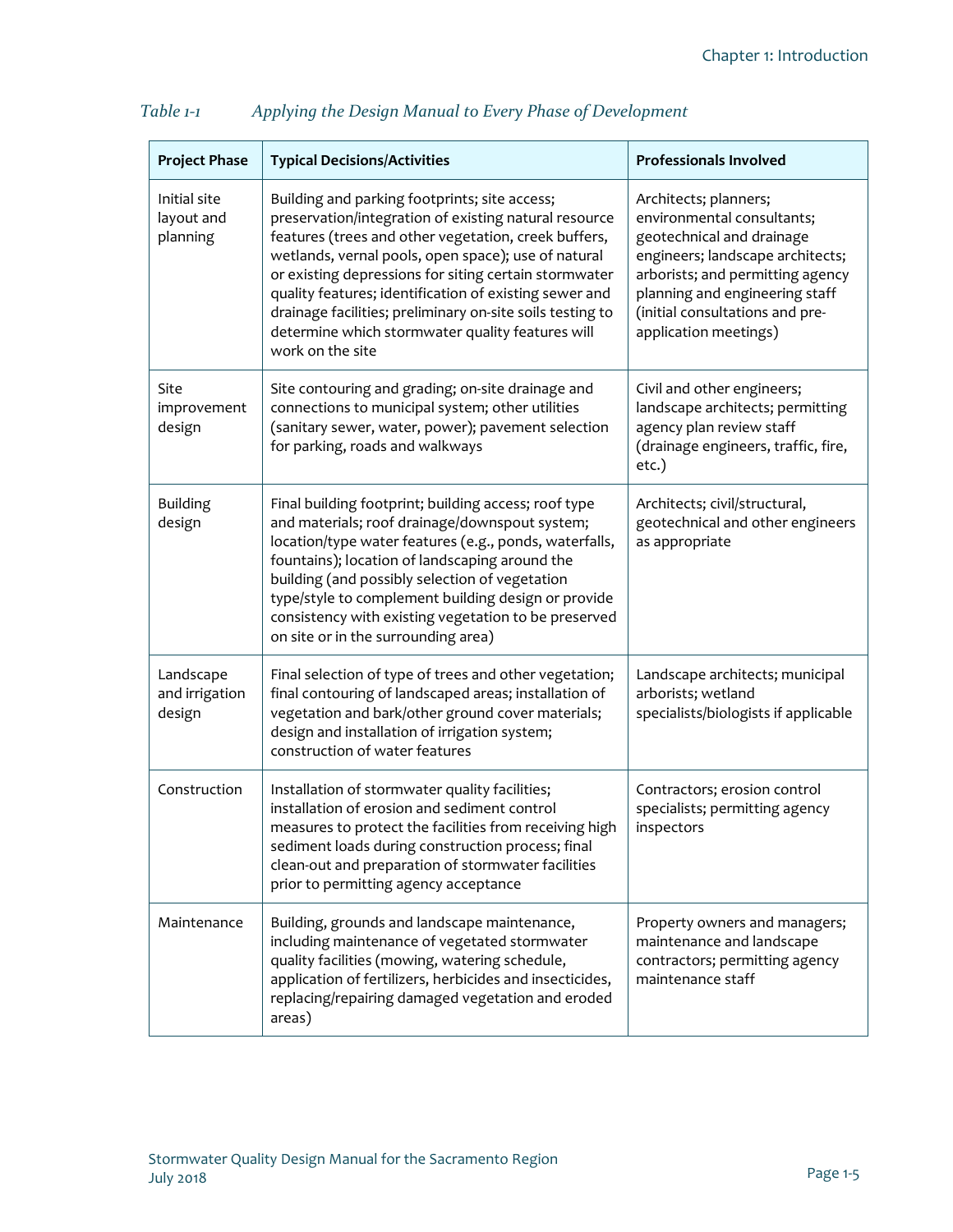| <b>Priority Project</b><br>Category <sup>2</sup>                                                                                                                                                  | Description                                                                                                                                                                                                                                                                                                                                                                                                                                                                                                |  |  |
|---------------------------------------------------------------------------------------------------------------------------------------------------------------------------------------------------|------------------------------------------------------------------------------------------------------------------------------------------------------------------------------------------------------------------------------------------------------------------------------------------------------------------------------------------------------------------------------------------------------------------------------------------------------------------------------------------------------------|--|--|
| Single Family Residential                                                                                                                                                                         | In general, this category includes detached single-family homes and duplexes.<br>Check with local permitting agency for verification.                                                                                                                                                                                                                                                                                                                                                                      |  |  |
| Multi-Family Residential                                                                                                                                                                          | In general, this category includes attached single-family homes (except<br>duplexes), condominiums, townhomes, and apartments. Check with local<br>permitting agency for verification.                                                                                                                                                                                                                                                                                                                     |  |  |
| Commercial and Light<br>Industrial                                                                                                                                                                | Development on private land that is not for heavy industrial or residential<br>uses. This category includes, but is not limited to, hospitals, laboratories and<br>other medical facilities, educational institutions, churches, recreational<br>facilities, parks, commercial nurseries, car wash facilities, mini-malls and other<br>business complexes, shopping malls, hotels, office buildings, public<br>warehouses, kennels, equipment rental facilities, and other light industrial<br>facilities. |  |  |
| Automotive Repair Shops                                                                                                                                                                           | A facility that is categorized by one of the following Standard Industrial<br>Classification (SIC) codes: 5013, 5014, 7532-7534, or 7536-7539.                                                                                                                                                                                                                                                                                                                                                             |  |  |
| <b>Retail Gasoline Outlets</b>                                                                                                                                                                    | Any facility engaged in selling motor vehicle fuels and categorized by Standard<br>Industrial Classification (SIC) code 5541.                                                                                                                                                                                                                                                                                                                                                                              |  |  |
| Restaurants                                                                                                                                                                                       | Any facility that sells prepared foods and drinks for consumption, including<br>stationary lunch counters and refreshment stands selling prepared foods and<br>drinks for immediate consumption (SIC code 5812).                                                                                                                                                                                                                                                                                           |  |  |
| Hillside Developments                                                                                                                                                                             | Any development in an area with known erosive soil located in an area with<br>natural slopes having a twenty-five percent or greater grade.                                                                                                                                                                                                                                                                                                                                                                |  |  |
| Parking Lots                                                                                                                                                                                      | All or portion of parking lots exposed to rainfall (uncovered impervious area)<br>for the temporary parking or storage of motor vehicles used personally, for<br>business, or for commerce.                                                                                                                                                                                                                                                                                                                |  |  |
| Streets/Roads                                                                                                                                                                                     | Any paved surface used by automobiles, trucks, motorcycles, and other<br>vehicles.                                                                                                                                                                                                                                                                                                                                                                                                                         |  |  |
| Heavy Industrial                                                                                                                                                                                  | Heavy industrial facilities (light industry covered under commercial category)                                                                                                                                                                                                                                                                                                                                                                                                                             |  |  |
| 1 Thresholds for determining which types of stormwater quality measures apply to each project type can be found in Table<br>3-2 and Table 3-3 in Chapter 3, Steps to Managing Stormwater Quality. |                                                                                                                                                                                                                                                                                                                                                                                                                                                                                                            |  |  |

#### <span id="page-5-0"></span>*Table 1-2 Types of Projects Addressed by This Manual*

*2 Refer to applicable permitting agency's zoning definitions.*

### How the Manual is Organized

**[Chapter 1](#page-0-0)** provides an introduction.

**[Chapter 2](#page--1-1)** explains the benefits of integrating stormwater quality management into overall project design and describes strategies and principles for doing so.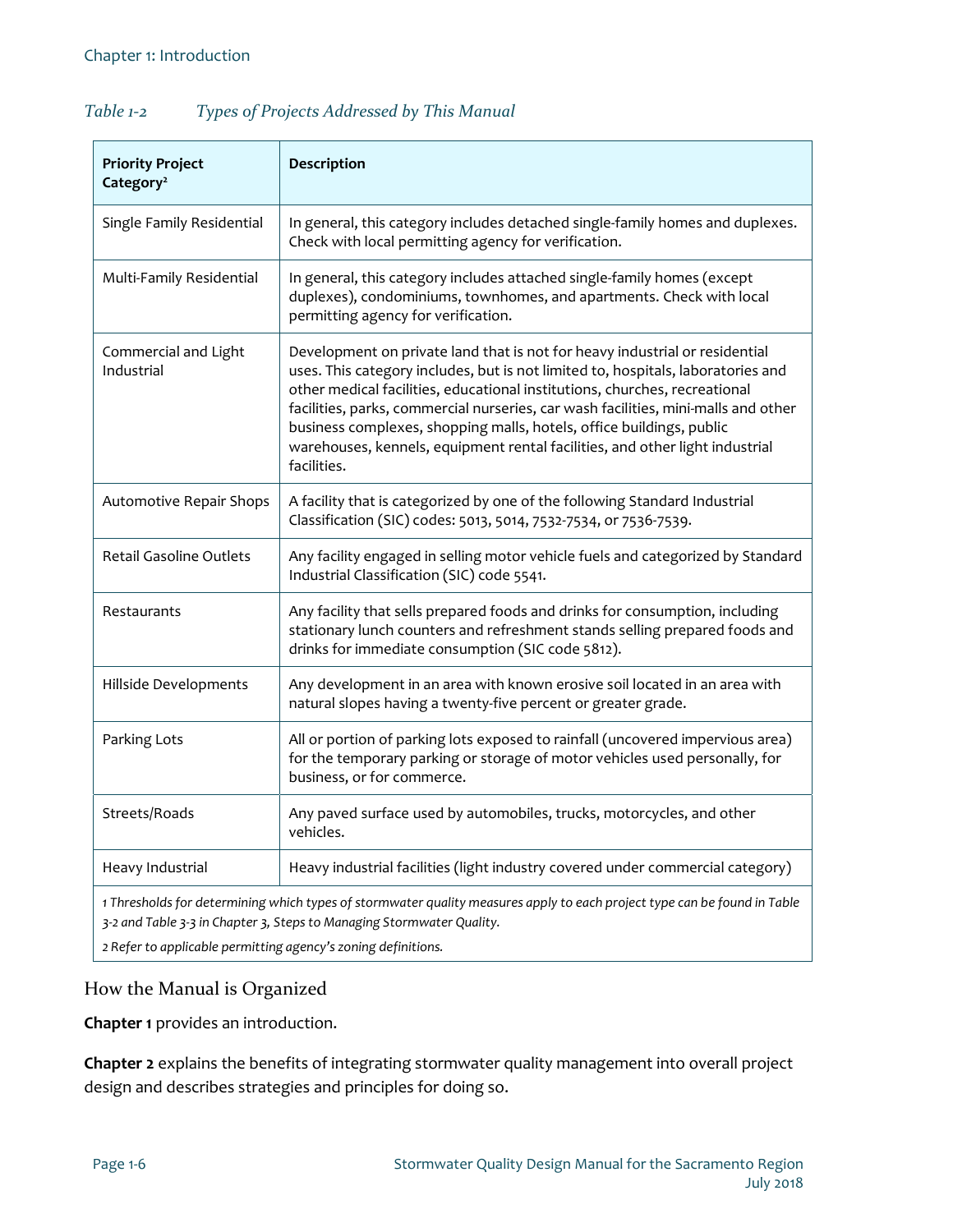**[Chapter 3](#page--1-1)** outlines a step-by-step process for fulfilling the requirements of this manual and references the other chapters for more information.

**[Chapter 4](#page--1-1) and [Chapter 5](#page--1-1)** provide specific siting and design criteria (as well as construction and maintenance considerations) for a range of stormwater quality control measures[. Chapter 4](#page--1-1) covers source controls; [Chapter 5](#page--1-1) covers hydromodification control measures, low impact development measures, and treatment controls.

**[Chapter 6](#page--1-1)** provides guidance for design of green streets for municipal projects, as well as incorporation of associated LID design elements.

**The Appendices** provide additional detail on a number of topics. In addition:

**Appendix C lists permitting and contact** information related to discharges to the sanitary sewer; that is included since some source control measures call for discharging potentially polluted site runoff to the sanitary sewer.

*CASQA's "California BMP Handbook for Development" was referenced in the creation of this Design Manual, with many adaptations made for the Sacramento Region. In the event of conflicts between this manual and the CASQA handbook, this manual will generally take precedence. Contact your local permitting agency for clarification.*

**Appendix F lists sources for stormwater management information not covered by this** manual (as described in the next section).

Reference materials used to develop each chapter are listed at the end of that chapter, and references used to develop the various control measure fact sheets are presented at the end of each fact sheet i[n Chapter 4](#page--1-1) and [Chapter 5.](#page--1-1) The two main reference documents were the *Stormwater Quality Design Manual for the Sacramento and South Placer Regions* (May 2007) and the California Stormwater Quality Association's statewide document, *California Storm Water Best Management Practice Handbook for New Development and Redevelopment* (January 2003, revised September 2004). Also referenced were the *Sacramento Stormwater Quality Partnership Hydromodification Management Plan* (July 29, 2011, revised February 14, 2013) and the *Low Impact Development Standards Development, Stormwater Quality Design Manual Update and BMP Sizing Tool Enhancement – Task 1: Develop Low Impact Development (LID) Standards for New Development and Redevelopment Projects and Associated Work Report* (June 23, 2012).

#### Stormwater Management Information Not in this Manual

This manual does not include:

- **•** Drainage/flood control design standards
- **Temporary erosion and sediment controls and other pollution controls used during** construction activities
- <span id="page-6-0"></span> On-going operational practices to control pollution at industrial and commercial facilities once they are constructed (such as making sure employees don't dump hazardous or liquid wastes in the trash).